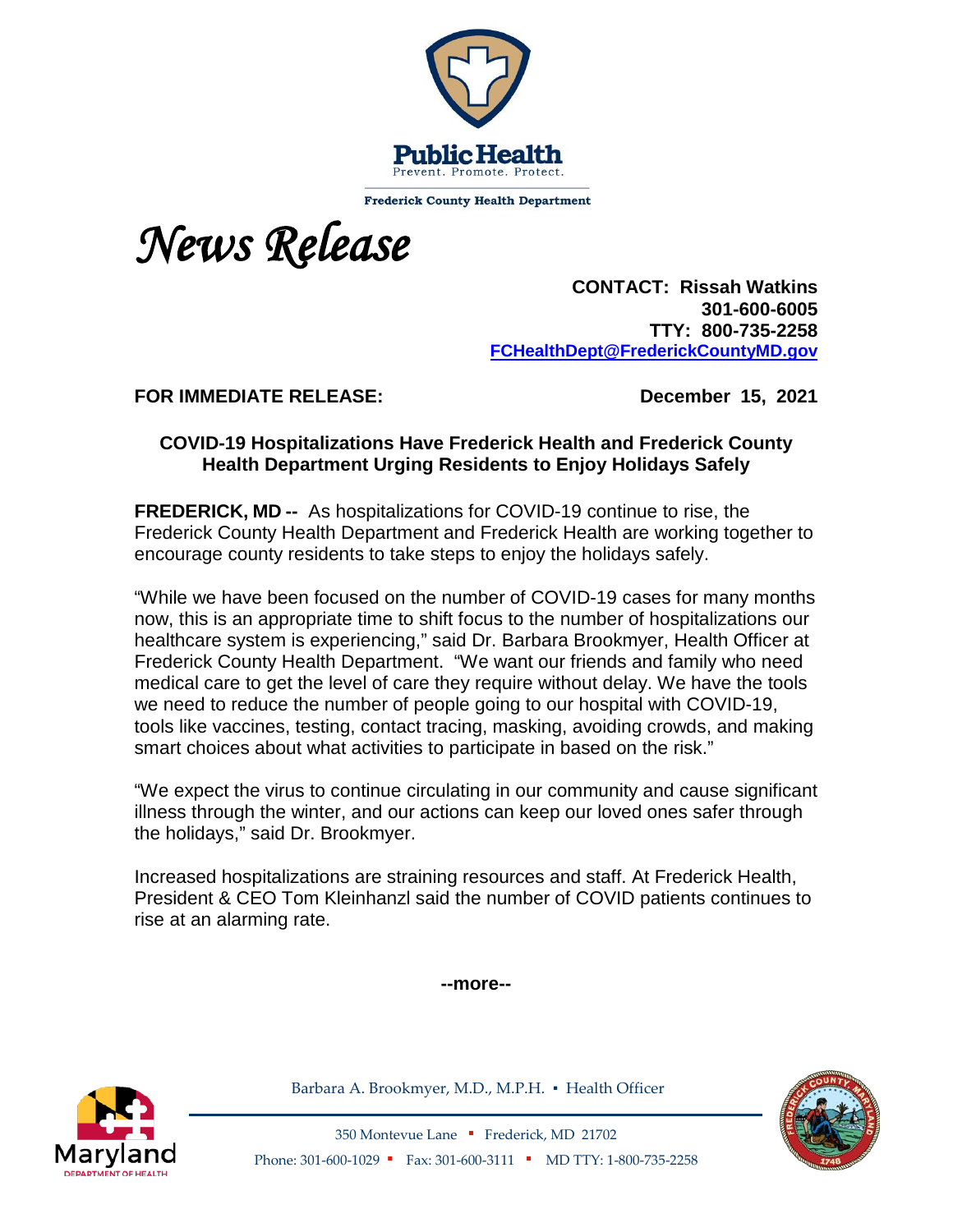

## **Page 2/COVID-19 Hospitalizations**

"As of December 14th, we have 63 COVID-19 positive inpatients hospitalized, our highest numbers in months." Kleinhanzl said. "Of these patients, the overwhelming majority are unvaccinated, which means that this recent surge was entirely preventable."

"To not overwhelm our healthcare system, we must get ahead of this virus. The best way to assist our staff is for everyone in the community to get vaccinated, get your booster, continue to wear masks indoors, and exercise good judgment during this holiday season." added Cheryl Cioffi, Chief Operating Officer with Frederick Health.

The COVID-19 pandemic has taken an incredible toll on our Frederick County community, impacting families physically, mentally, and financially. Local resources such as food or rental assistance are listed at [FrederickCountyMD.gov/COVIDHelp.](https://www.frederickcountymd.gov/COVIDHelp) For community members who may be traveling over the holidays, CDC has updated [travel guidelines,](https://www.cdc.gov/coronavirus/2019-ncov/travelers/index.html) as well as tips on how to [enjoy the holidays safely.](https://www.cdc.gov/coronavirus/2019-ncov/daily-life-coping/holidays/celebrations.html)

Information on vaccinations, testing, and treatment are listed below:

Vaccinations:

- Health Department vaccination clinics are posted on [FrederickCountyMD.gov/CovidVaccine](https://health.frederickcountymd.gov/629/COVID-19-Vaccine)
- Frederick Health vaccination information is available [here.](https://www.frederickhealth.org/patients-visitors/covid-19-information/get-the-covid-19-vaccine/)
- To search for additional vaccination sites, visit [marylandvax.org](https://www.marylandvax.org/appointment/en/clinic/search) or call 855-MDGoVax (855-634-6829)

Testing:

- Hillcrest/Golden Mile, 1100 W. Patrick St., Unite H, Frederick, MD 21703
	- o Run by Frederick County Health Department.
	- o Hours: 10am-6pm
	- o Type of clinic: Walk-in
	- o No order required.

**--more--**